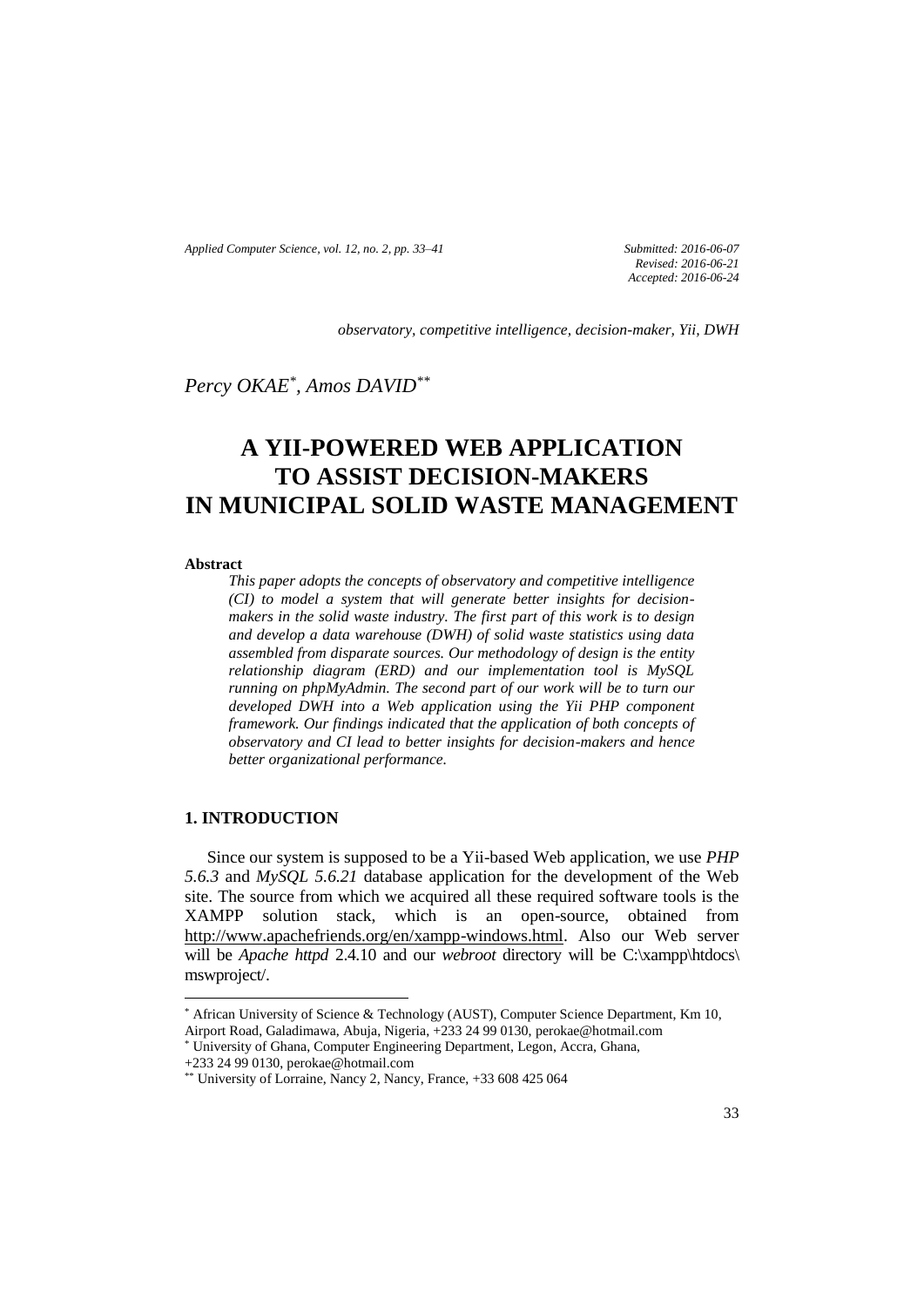#### **1.1. Why observatory and CI?**

There is already a large body of literature on the management of municipal solid waste (MSW) using various design concepts. We note that CI has over the years been deployed in disciplines such as *wind turbine manufacturing*, *automobile manufacturing*, *software development*, *aeronautics*, and *pharmaceuticals* etc. For instance, by the aggressive application of CI techniques, Microsoft Corporation has been able to eclipse competitive products from competitors in the software industry. Products such as *WordPerfect*, *Lotus 1-2-3*, and *Netscape Navigator* have all been outdone by respective equivalent products namely; *MS Word*, *MS Excel*, and *Internet Explorer* by the determined deployment of CI as a prioritized unit within Microsoft Corporation. However, the application of the CI process in the field of solid waste management remains vastly unexplored.

What do we therefore mean by the term CI? According to SCIP (2012) [12], CI is the legal and ethical collection and analysis of information regarding the capabilities, vulnerabilities, and intentions of business competitors. Van Brakel (2005) [10] also defines CI as "*a business discipline that is used by companies and countries alike as a means to improve competitiveness by making better use of information*." There are so many definitions given by various authors but they all invariably mean the same thing. The key thing is to ensure that the practice is legal and ethical as CI is not espionage.

An observatory is basically a facility which houses a cluster of equipment which contains a repository of data mainly for research purposes in fields such as astronomy, meteorology, and other natural phenomena. In our case, we simply mount our observatory in the study area as and when needed and collect data through observation.

## **2. METHODOLOGY**

We first installed XAMPP which is a free and open source cross-platform Web server solution stack which contains all the tools required for this study. The word XAMPP is an acronym where:

- X means cross-platform;
- A means Apache:
- M means MySOL:
- P means PHP; and
- P means Perl.

Subsequently, we build the shell of our Web application using the *yiic webapp* tool from the command line. Figure 1 below shows the shell of the Web application consequently generated and customized to display dynamic content as well as the name given to the Web application using the Yii framework.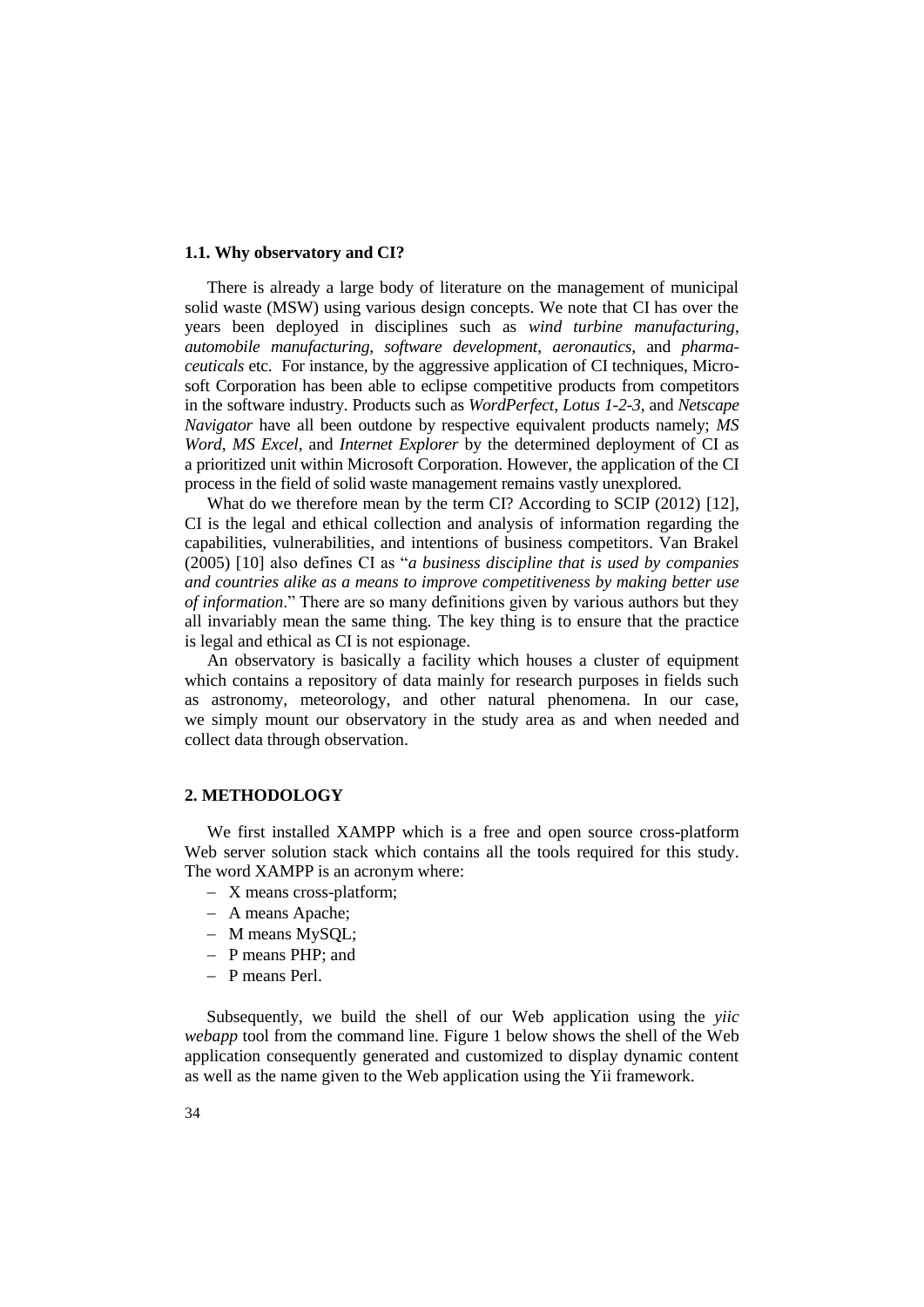

**Fig. 1. A screenshot displaying the homepage edited to display current datetime and last login time [source: own study]**

The architecture of the proposed framework showing the CI inputs into the observatory through to the DWH and finally to the decision point for decisionmakers is shown in Fig. 2 below.



**Fig. 2. Architecture of framework of research showing the crucial CI and observatory stages [source: own study]**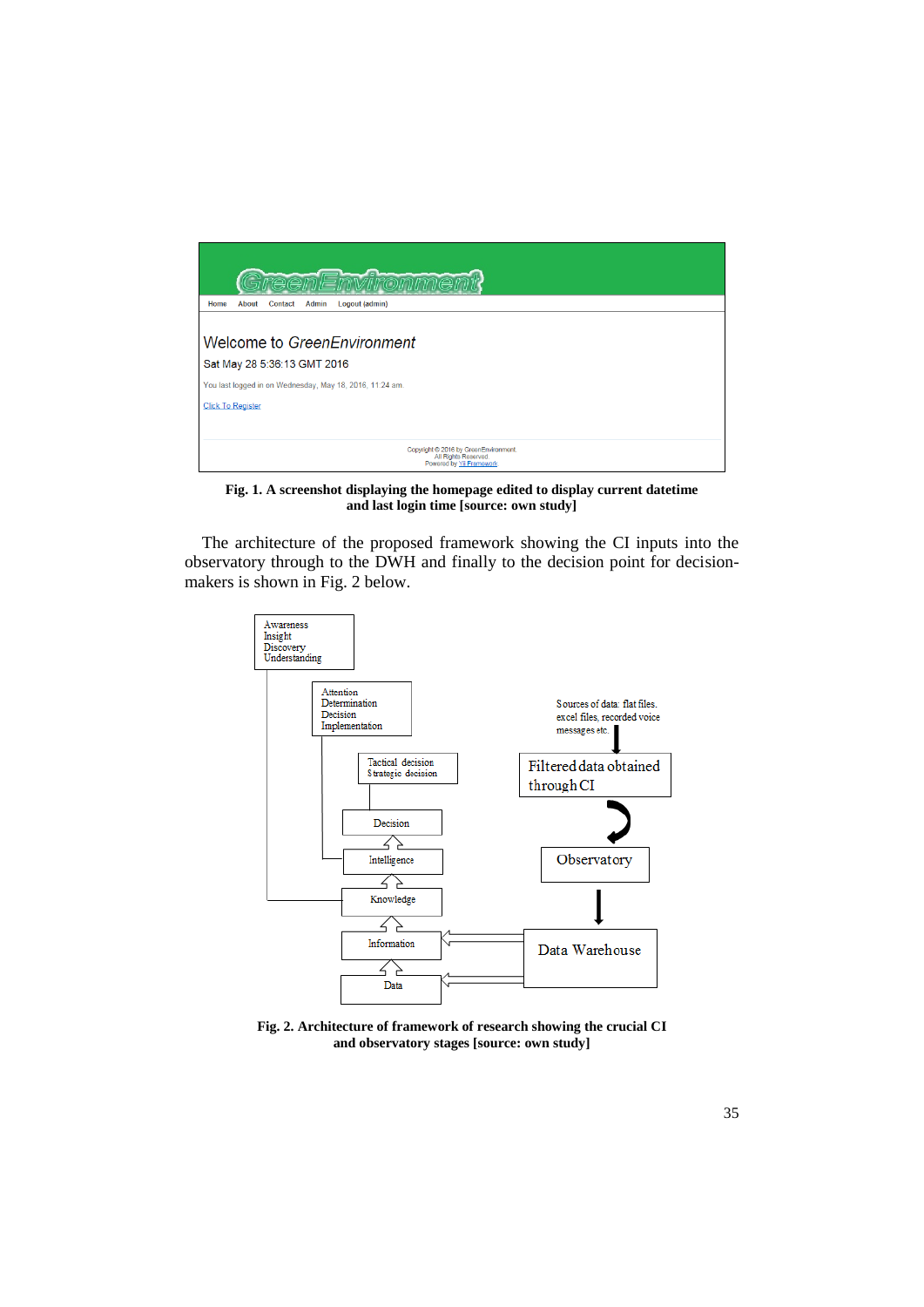### **2.1. Data Warehouse Design Approach**

In our design, we adopt the Third-Normal Form (3NF) Data Model as against a Dimensional Data Model or a combination of both for our data warehouse [13]. The benefit of adopting a 3NF ERD model is that it will enforce a "Single View of the Truth", something not possible with a Dimensional Model.

In our case, the application server will be MySQL DBMS which will host the data warehouse. Subsequently, we will build the Web application using the Yii PHP component framework.

### **2.2. Data model**

The modeling of data in this write-up will be done using ER modeling. We submit that is the best schema to use as it helps a lot in avoiding redundancy of data [6, 7]. We also affirm that the concept of entity-relationship diagram  $(ERD)$  — developed by Chris Data, Ted Codd (1970) [4] and Chen (976) [5] – is the option that is most suitable for this design since it works very well with a relational DBMS such as *MySQL*.

We want to design the warehouse to strictly enforce what the operational database does enterprise-wide. The end result of E-R modeling is the E-R diagram (ERD), a graphical representation of the logical structure of a database [1].

#### **2.3. Implementation of the physical DWH**

 The next stage is the design of the physical DWH in phpMyAdmin using MySQL. XAMPP includes phpMyAdmin which is an open-source, browserbased tool for managing MySQL database servers.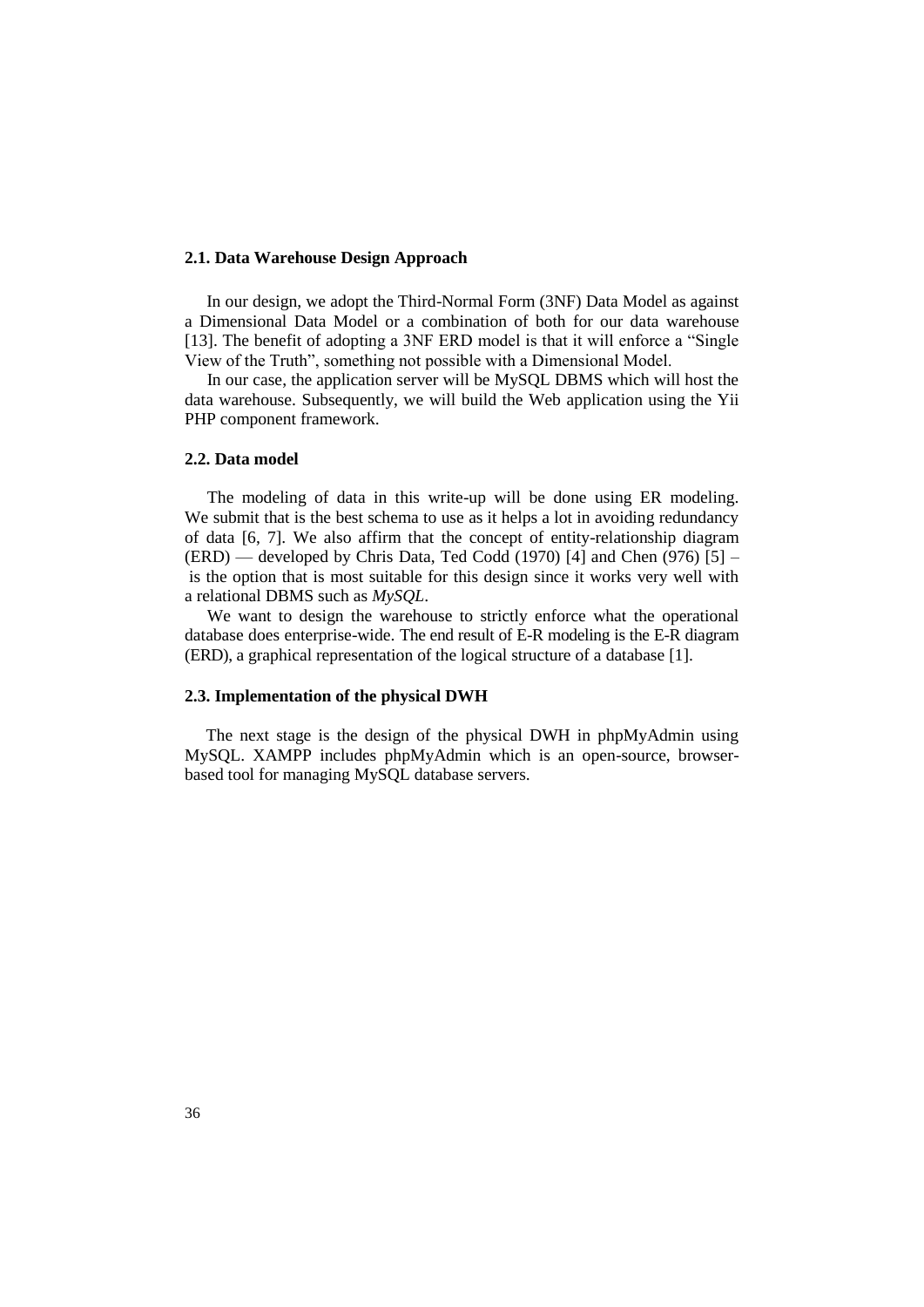

**Fig. 3. The physical implementation of the DWH for MSW management built using MySQL running on phpMyAdmin as the UI [source: own study]**

## **2.4. Design of the CI process**

 Our research methodology is both qualitative and quantitative by approach. Some argue, however, that the qualitative approach is more interesting. Silverman (2010) [11] argues that the qualitative research method is more interesting because of the subjectivists' perspective which always looks for the experiences, views and opinions of people. Miles and Huberman (1994:1) [9] have also posited that words tend to have more impact on people than numbers would if possible. The objective is to impress on managers the contribution that the integration of CI into the operations of the organization can make to better decision-making. Decision-makers will need reports as well as charts to understand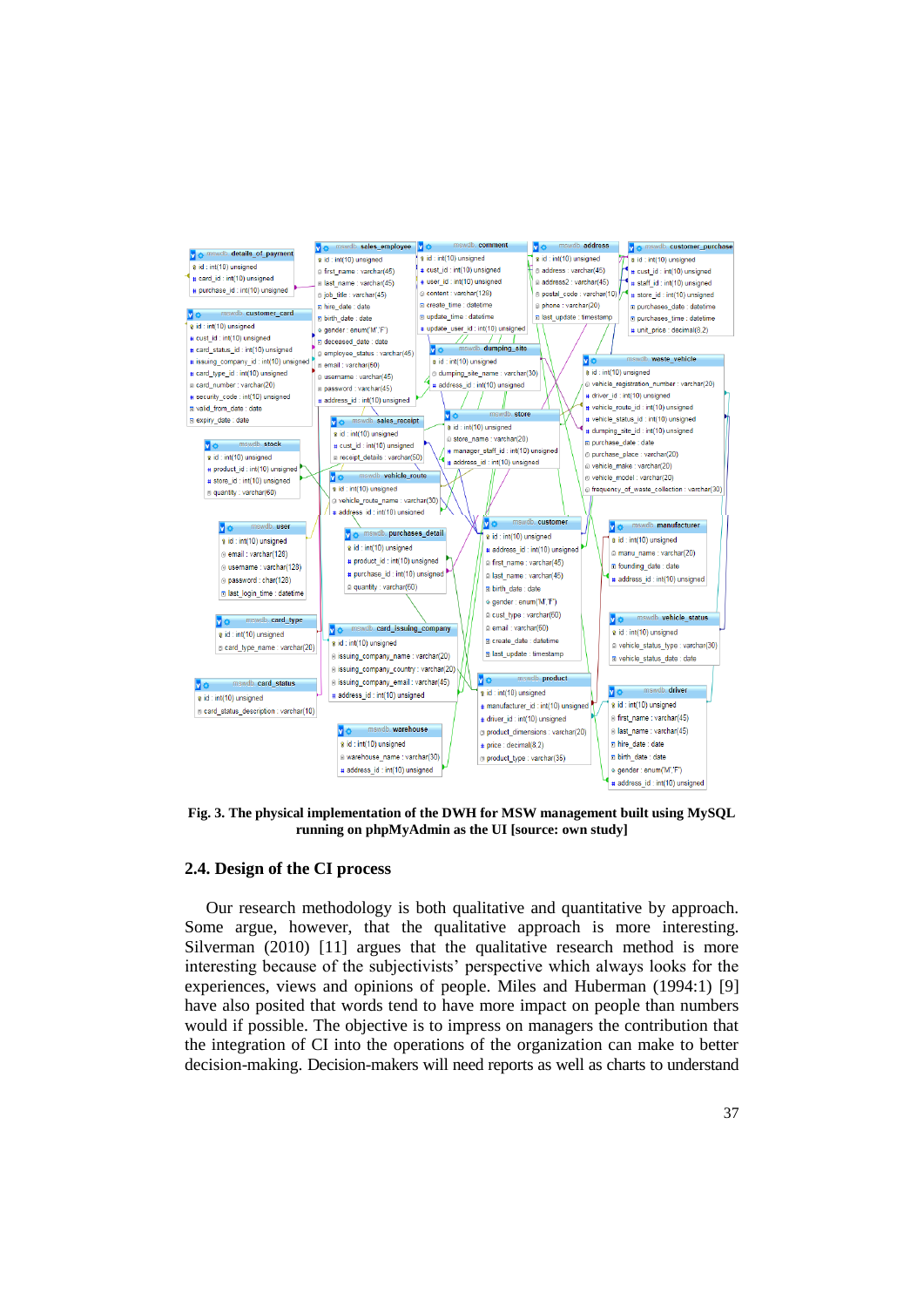metrics better and so there is a justification for both a qualitative and quantitative approaches. CI as matter of fact is a unit that supports sales and marketing functions of an organization and so it is always difficult to quantify it in terms of revenue. However, its impact is mainly qualitative and this is time-tested and proven.

### **2.4.1. Data Collection**

 The data collection technique involved in-depth interview sessions and observations we personally made within our study area with regards to solid waste management.

# **3. PRESENTATIONS AND DISCUSSION OF RESULTS**

#### **3.1. Responses on costs of solid waste containers surveyed on the market**

 We surveyed 95 residents within randomly selected addresses in the Adentan municipality of our study area about their concerns with regards to the cost of the solid waste containers they need to store their domestic waste products. The variety of responses from these respondents indicated that the costs were also a factor in the poor state of solid waste management within these areas. A total of *55 %* of our respondents agreed that the waste bins were either *very expensive*, *expensive* or *not affordable* as shown in Fig. 4.



**Fig. 4. Chart showing responses of residents on the cost of waste bins [source: own study]**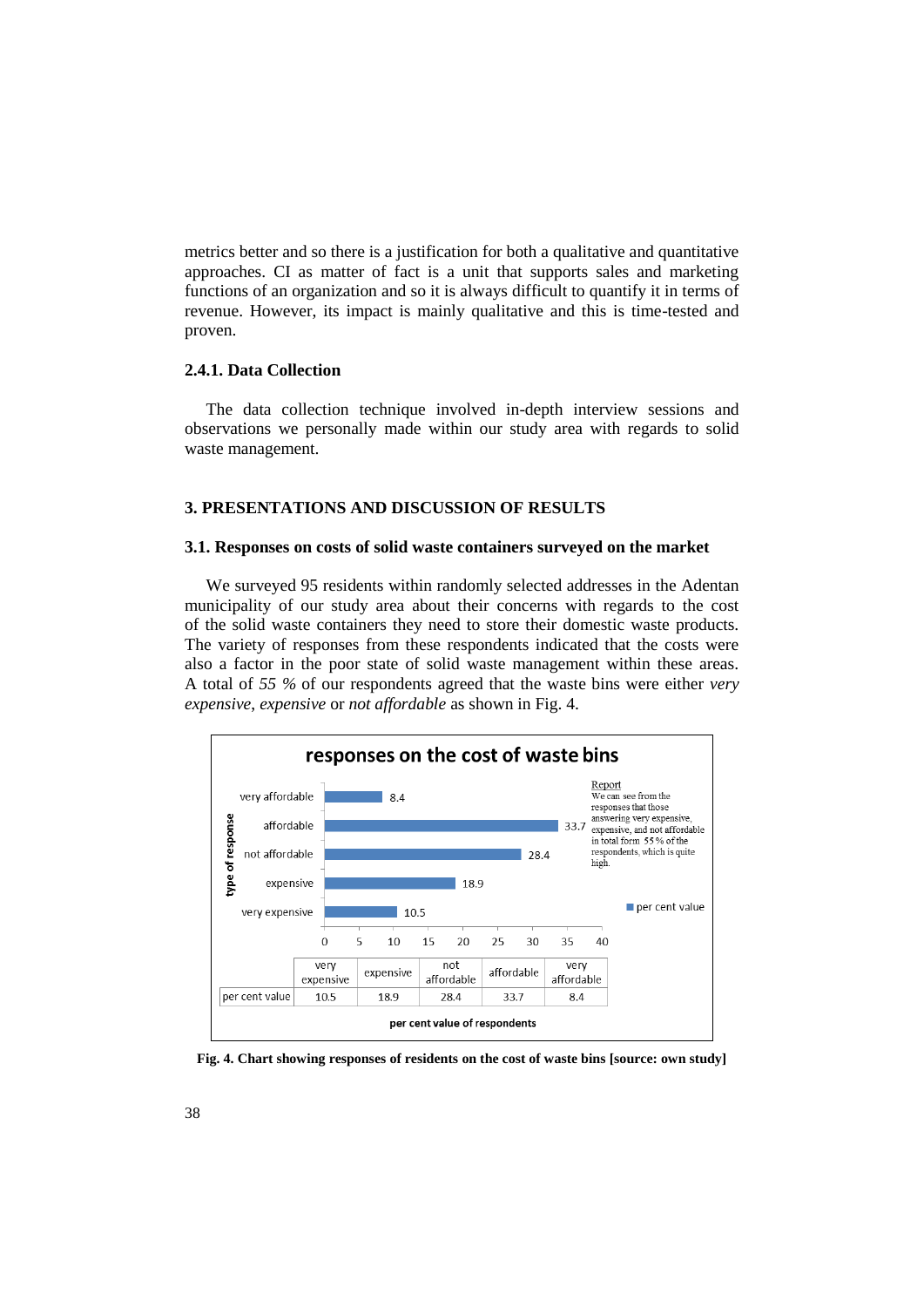#### **3.2. Responses from selected residents within the study area**

 Figure 5 below shows the responses we also obtained from a random sample of 43 residents within our study area concerning the general waste management situation. Here 41.9 % of respondents said the situation was average. This is indicative of the fact more room is there for improvement in terms of the way and manner things are done now.



**Fig. 5. Chart showing the per cent value of responses from residents of the study area concerning the state of sanitation in their community [source: own study]**

#### **3.3. Observations made with regards to times of domestic waste collection**

Figure 6 displays the times that assigned solid waste-carrying vehicles arrived to carry domestic waste to the dumping site during the 60-day window during which we mounted our observatory to see things first hand for ourselves. We noted that the regular times of solid waste collection by the waste management company was not strictly followed and there were also days when even the trucks did not turn up.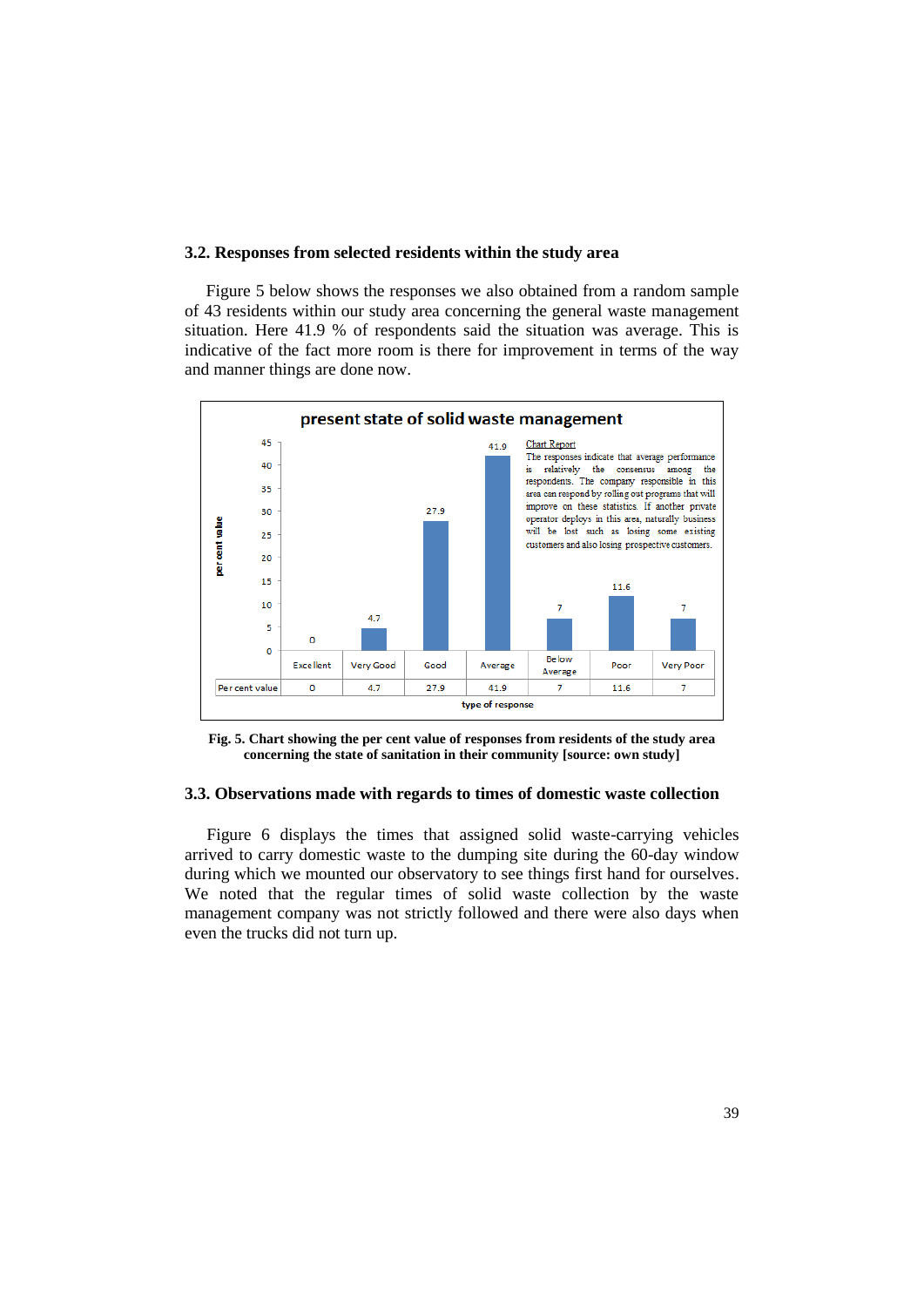

**Fig. 6. Graph comparing the times of MSW collection using CI and without CI [source: own study]**

### **3.4. Implementation of the Yii-powered Web application**

A typical Web page of a customer of the waste management company who has purchased a waste-carrying bin is shown in Fig. 7 below. From the results obtained through the CI process, this very customer for instance, could benefit from decision-makers in the waste management company if they do a critical analysis and up their game such as factoring the cost of the waste bins into their business plans to attract new customers or retain existing ones.

| $\bullet$<br>eenFn                                         |                                   |                                                |
|------------------------------------------------------------|-----------------------------------|------------------------------------------------|
| About<br><b>Admin</b><br>Logout (admin)<br>Home<br>Contact |                                   |                                                |
| Home » Customers » 1                                       |                                   |                                                |
| View Customer #1<br>Sat Jun 4 6:19:52 GMT 2016             |                                   | <b>List Customer</b><br><b>Create Customer</b> |
| ID                                                         | $\overline{1}$                    | <b>Update Customer</b>                         |
| <b>Address</b>                                             |                                   | <b>Delete Customer</b>                         |
|                                                            | 100 Abafum Ave.,<br>Adenta, Accra | <b>Manage Customer</b>                         |
| <b>First Name</b>                                          | John                              |                                                |
| Last Name Asirifi                                          |                                   |                                                |
| Date Of Birth                                              | 1970-09-27                        |                                                |
| Gender M                                                   |                                   |                                                |
| <b>Customer Type</b>                                       | residential                       |                                                |
| Email                                                      | perokae@gmail.com                 |                                                |
| <b>Date Created</b>                                        | 2013-12-02 00:00:00               |                                                |
| <b>Last Update</b>                                         | 2016-03-18 11:20:01               |                                                |

**Fig. 7. A screenshot of the view of the details of a customer of the waste management company [source: own study]**